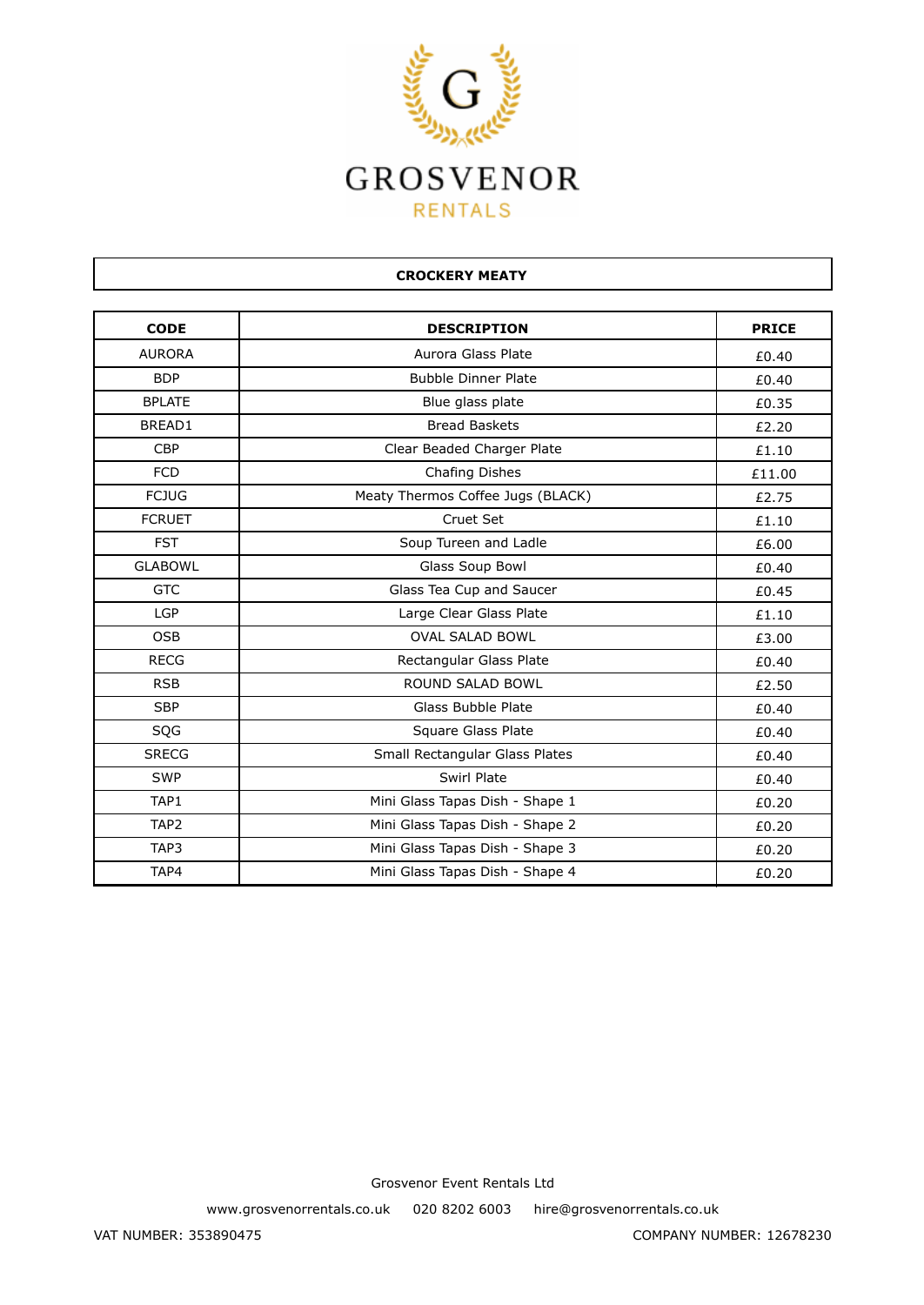

| <b>CODE</b>   | <b>DESCRIPTION</b>                | <b>PRICE</b> |
|---------------|-----------------------------------|--------------|
| AURORA1       | Aurora Glass Plate                | £0.40        |
| BDP1          | <b>Bubble Dinner Plate</b>        | £0.40        |
| <b>BREAD</b>  | <b>Bread Baskets</b>              | £2.20        |
| CBP1          | Clear Beaded Charger Plate        | £1.10        |
| GLABOWL1      | Glass Soup Bowl                   | £0.40        |
| GTC1          | Glass Tea Cup and Saucer          | £0.45        |
| LGP1          | Large Clear Glass Plate           | £1.10        |
| <b>MCJUG</b>  | Milky Thermos Coffee Jugs (WHITE) | £2.75        |
| <b>MCRUET</b> | Cruet Set                         | £1.10        |
| OSB1          | <b>OVAL SALAD BOWL</b>            | £3.00        |
| RECG1         | Rectangular Glass Plate           | £0.40        |
| RSB1          | <b>ROUND SALAD BOWL</b>           | £2.50        |
| SBP1          | Glass Bubble Plate                | £0.40        |
| SQG1          | Square Glass Plate                | £0.40        |
| SWP1          | Swirl Plate                       | £0.40        |
| TAP11         | Mini Glass Tapas Dish - Shape 1   | £0.20        |
| <b>TAP21</b>  | Mini Glass Tapas Dish - Shape 2   | £0.20        |
| <b>TAP31</b>  | Mini Glass Tapas Dish - Shape 3   | £0.20        |
| TAP41         | Mini Glass Tapas Dish - Shape 4   | £0.20        |

**CROCKERY MILKY**

Grosvenor Event Rentals Ltd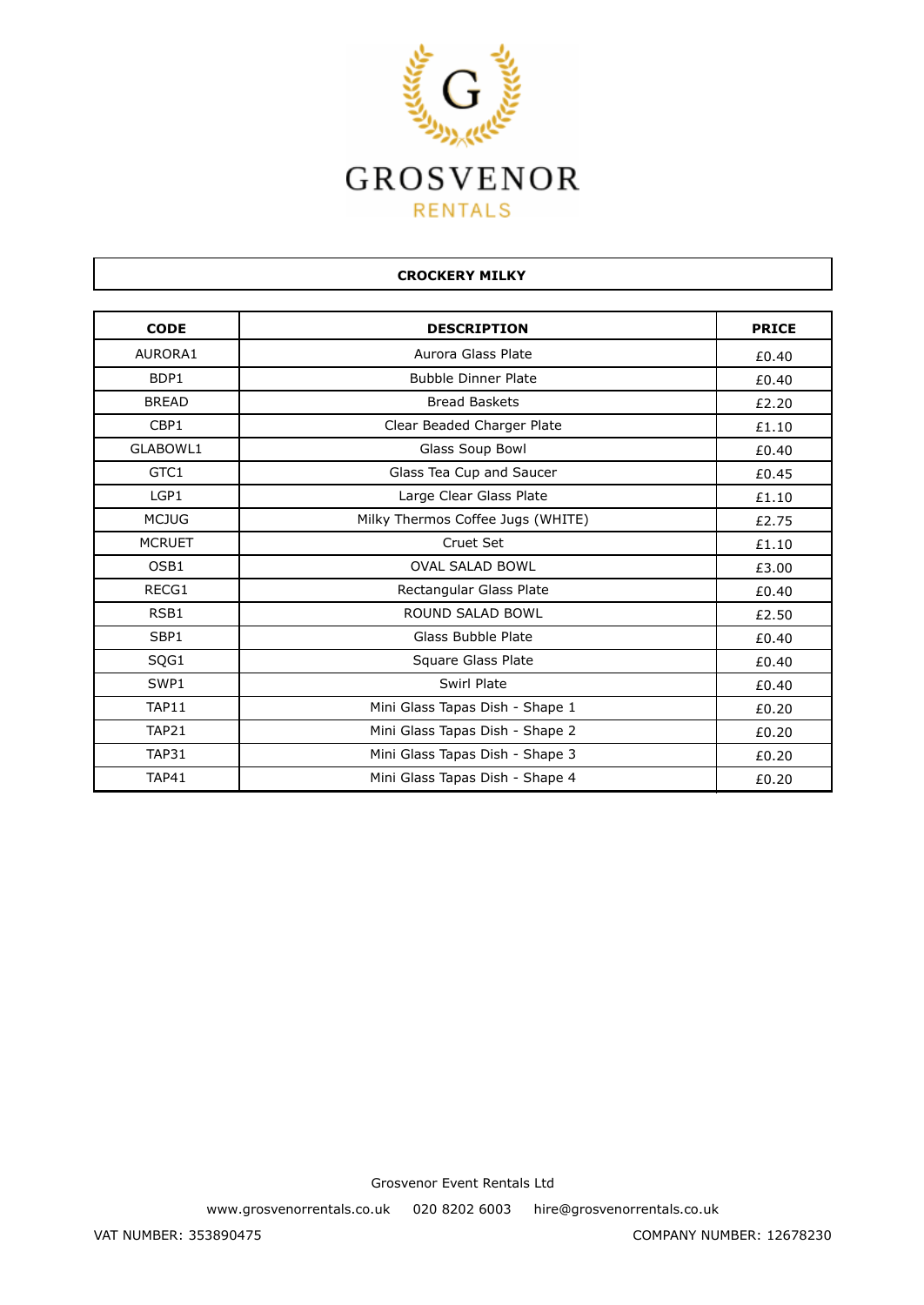

## **CUTLERY MEATY**

| <b>CODE</b> | <b>DESCRIPTION</b>           | <b>PRICE</b> |
|-------------|------------------------------|--------------|
| <b>FBDS</b> | Meaty Dessert Spoon          | £0.40        |
| <b>FBLF</b> | Meaty Large Fork             | £0.40        |
| <b>FBLK</b> | Meaty Large Knife            | £0.40        |
| <b>FBS</b>  | Meaty Serving Spoon and Fork | £1.10        |
| <b>FBSF</b> | <b>Meaty Small Fork</b>      | £0.40        |
| <b>FBSK</b> | Meaty Small Knife            | £0.40        |
| <b>FBSS</b> | Meaty Soup Spoon             | £0.40        |
| <b>FBTS</b> | Meaty Tea Spoon              | £0.40        |

Grosvenor Event Rentals Ltd

www.grosvenorrentals.co.uk 020 8202 6003 hire@grosvenorrentals.co.uk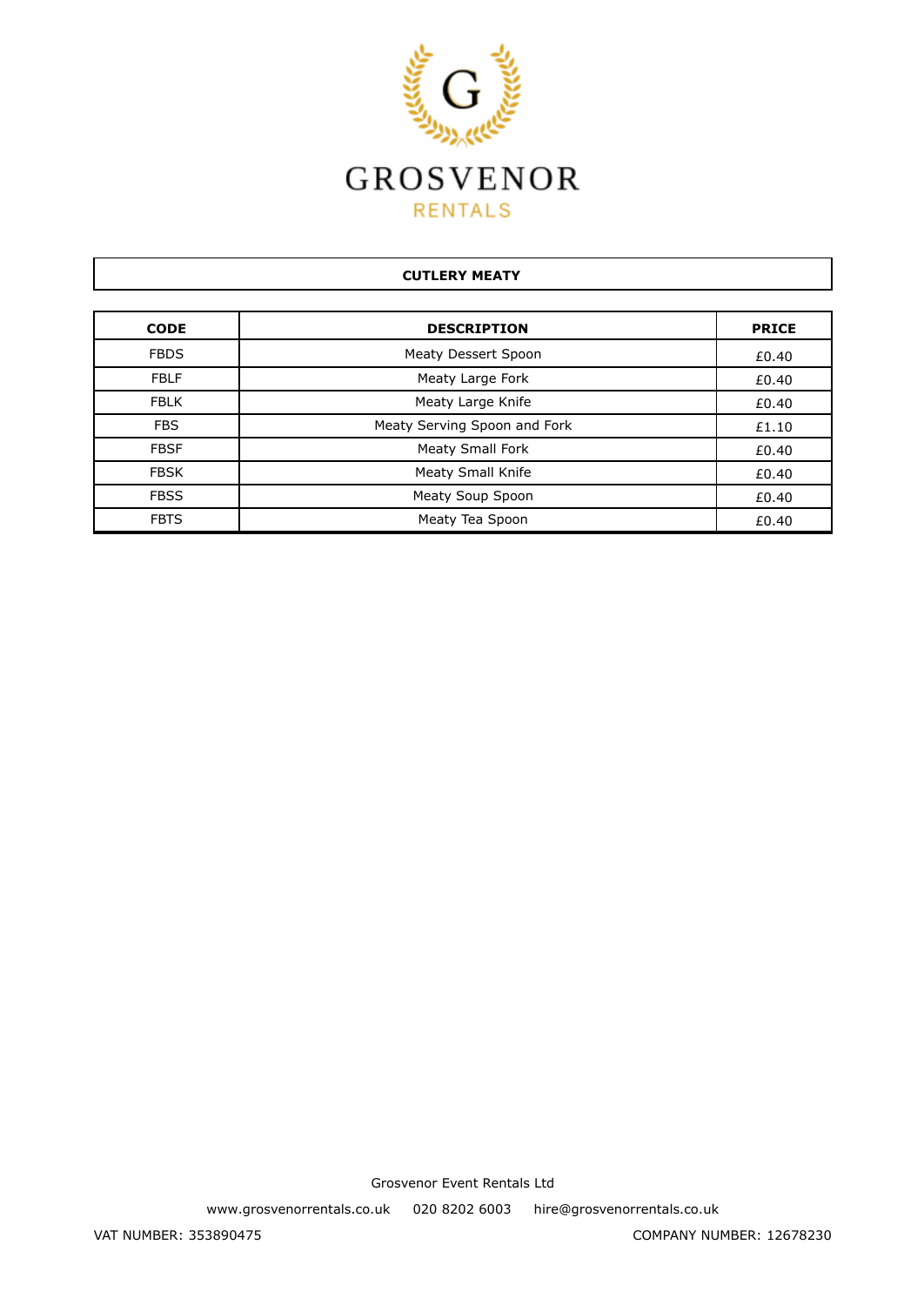

## **CUTLERY MILKY**

| <b>CODE</b> | <b>DESCRIPTION</b>           | <b>PRICE</b> |
|-------------|------------------------------|--------------|
| <b>MHDS</b> | Milky Dessert Spoon          | £0.40        |
| <b>MHLF</b> | Milky Large Fork             | £0.40        |
| MHLK        | Milky Large Knive            | £0.40        |
| <b>MHS</b>  | Milky Serving Spoon and Fork | £1.10        |
| <b>MHSF</b> | Milky Small Fork             | £0.40        |
| <b>MHSK</b> | Milky Small Knife            | £0.40        |
| <b>MHSS</b> | Milky Soup Spoon             | £0.40        |
| <b>MHTS</b> | Milky Tea Spoon              | £0.40        |

Grosvenor Event Rentals Ltd

www.grosvenorrentals.co.uk 020 8202 6003 hire@grosvenorrentals.co.uk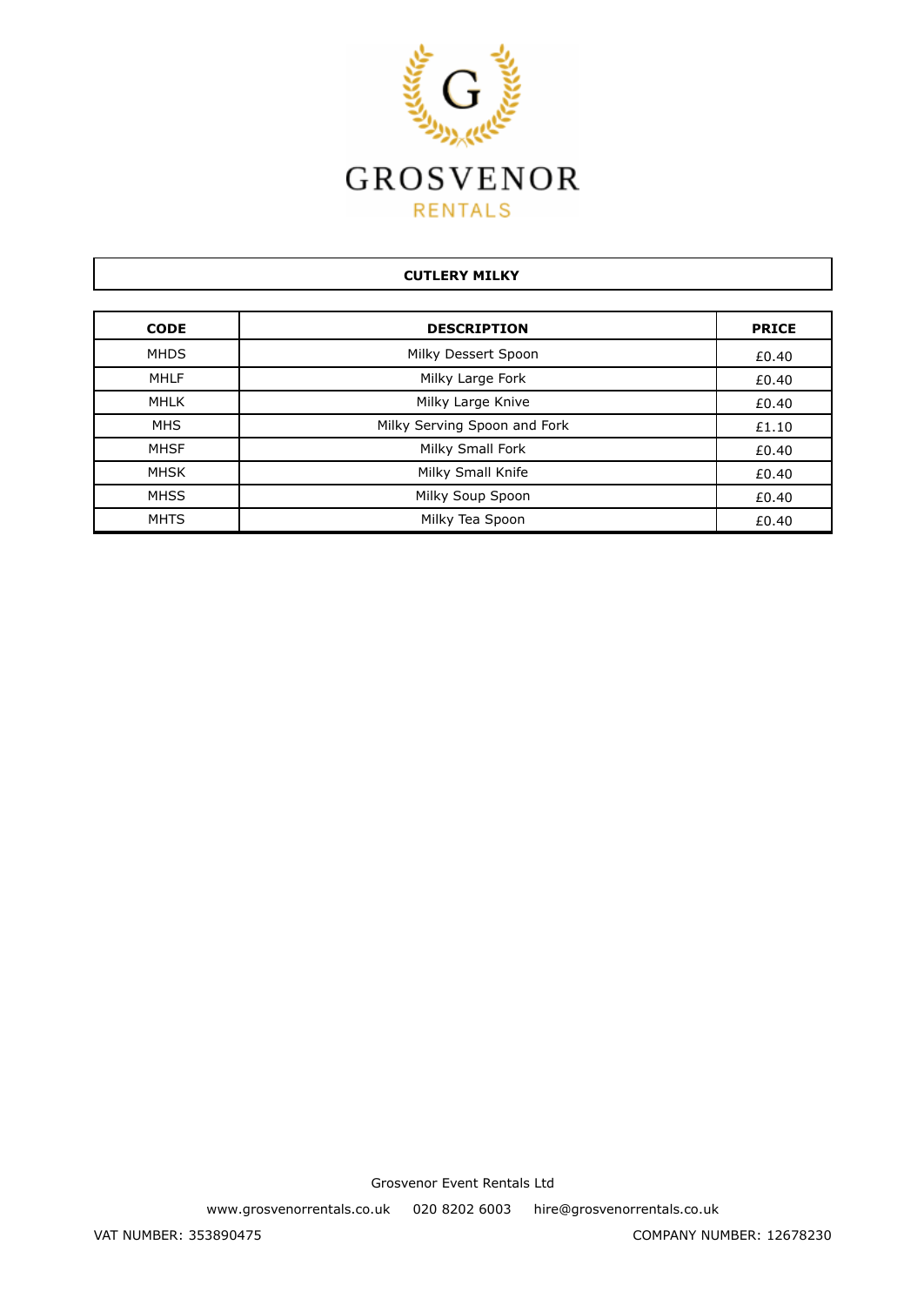

| <b>EQUIPMENT KITCHEN</b> |                                              |              |
|--------------------------|----------------------------------------------|--------------|
| <b>CODE</b>              | <b>DESCRIPTION</b>                           | <b>PRICE</b> |
| <b>BFRIDGE</b>           | Glass Sliding Door Bar Fridge                | £45.00       |
| <b>FHC</b>               | Meaty Hot Cupboard                           | £50.00       |
| <b>FREEZER</b>           | 1/2 Size Chest Freezer                       | £35.00       |
| <b>FRIDGE</b>            | Large Gastronorm Compatible Fridge           | £95.00       |
| <b>GAS</b>               | Gas Ring                                     | £15.00       |
| <b>GASBOT</b>            | Propane Gas Bottle                           | £45.00       |
| НC                       | Parry Hot Cupboard - This Item Is Non Kosher | £50.00       |
| KHC                      | Keddassia Meaty Hot Cupboard                 | £50.00       |
| KHCT                     | Keddassia Meaty Tall Hot Cupboard            | £105.00      |
| <b>OVEN</b>              | Turbofan Oven - This Item Is Non Kosher      | £105.00      |
| <b>OVENF</b>             | Meaty Turbofan Oven                          | £105.00      |
| <b>URNF</b>              | Meaty Hot Water Urn                          | £15.00       |
| <b>URNM</b>              | Milky Hot Water Urn                          | £15.00       |

www.grosvenorrentals.co.uk 020 8202 6003 hire@grosvenorrentals.co.uk

Г

ן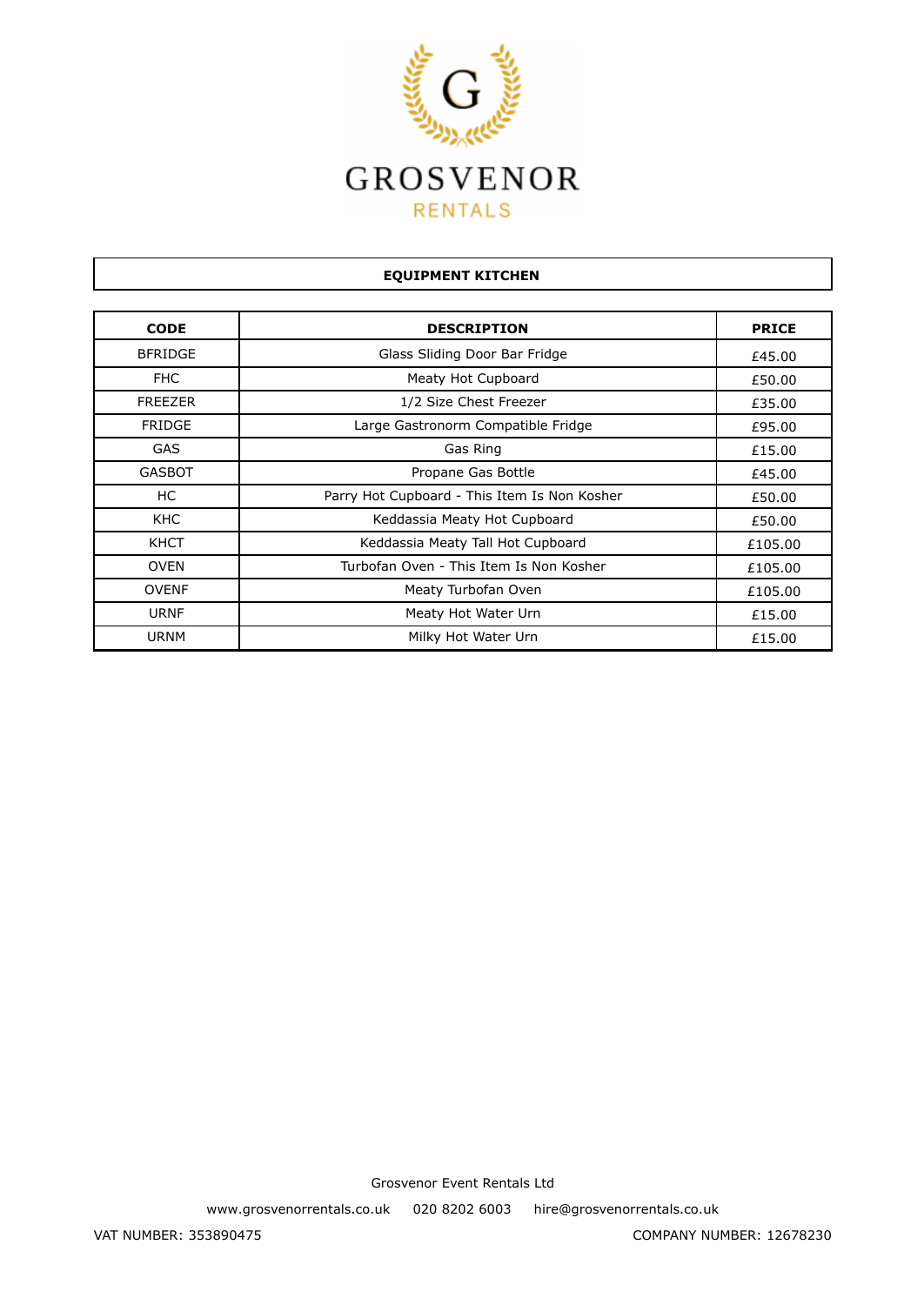

## **FURNITURE CHAIR PADS**

| <b>CODE</b>  | <b>DESCRIPTION</b>                      | <b>PRICE</b> |
|--------------|-----------------------------------------|--------------|
| <b>BPAD</b>  | <b>Black Suede Seat Pad</b>             | £0.00        |
| <b>BPADM</b> | <b>Black Seat Pad for Malone Chairs</b> | £0.00        |
| <b>KIDPW</b> | White Kid Seat Pad                      | £0.00        |
| <b>PADB</b>  | <b>Black Seat Pad</b>                   | £0.00        |
| <b>PADC</b>  | Cream Seat Pad                          | £0.00        |
| <b>PADDE</b> | Duck Egg Seat Pad                       | £0.00        |
| <b>PADG</b>  | Gold Seat Pad                           | £0.00        |
| <b>PADGR</b> | Grey Seat Pad                           | £0.00        |
| <b>PADN</b>  | Navy Seat Pad                           | £0.00        |
| <b>PADS</b>  | Silver Seat Pad                         | £0.00        |
| <b>PADW</b>  | White Seat Pad                          | £0.00        |
| <b>WPAD</b>  | White Seat Pad For Halo or Dior Chair   | £0.00        |
| <b>WPADM</b> | White Seat Pad for Malone Chairs        | £0.00        |

Grosvenor Event Rentals Ltd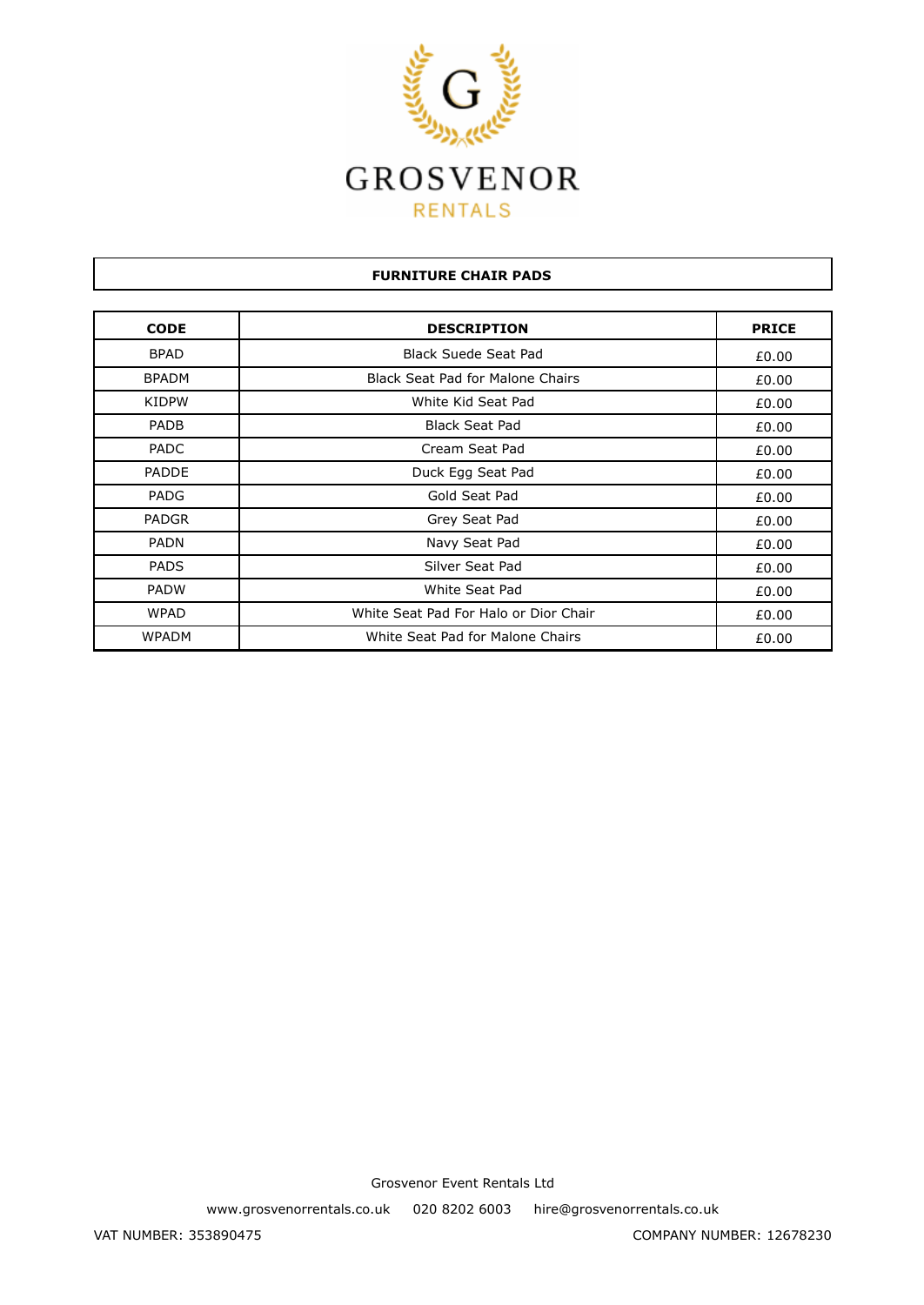

| <b>FURNITURE CHAIRS</b> |                                  |              |
|-------------------------|----------------------------------|--------------|
|                         |                                  |              |
| <b>CODE</b>             | <b>DESCRIPTION</b>               | <b>PRICE</b> |
| ANTIQUE                 | Antique Black Chivary Chair      | £4.50        |
| <b>BANQUETING</b>       | Silver and Grey Banqueting Chair | £2.00        |
| <b>BENCH</b>            | Wooden Bench                     | £7.50        |
| <b>GDIOR</b>            | Gold Dior Chair                  | £10.00       |
| <b>GHALO</b>            | Gold Halo Chair                  | £8.00        |
| <b>HIGH</b>             | Baby High Chair                  | £10.00       |
| <b>ICE</b>              | Ice Chivary Chairs               | £3.50        |
| <b>KIDC</b>             | Kids White Chivari Chair         | £3.30        |
| LIMEWASH                | Limewash Chivary Chairs          | £3.00        |
| <b>MALONE</b>           | Gold Frame Malone Chair          | £8.00        |
| <b>SBC</b>              | Clear S Back Chair               | £3.50        |
| <b>SBG</b>              | Gold S-Back Chair                | £6.50        |
| <b>SBS</b>              | Silver S-Back Chairs             | £6.50        |
| <b>SDIOR</b>            | Silver Dior Chair                | £10.00       |
| <b>SHALO</b>            | Silver Halo Chair                | £8.00        |
| <b>STOOLDG</b>          | Dior Gold Stool                  | £10.00       |
| <b>STOOLDS</b>          | Dior Silver Stool                | £10.00       |
| <b>STOOLICE</b>         | Ice Bar Stool                    | £10.00       |

www.grosvenorrentals.co.uk 020 8202 6003 hire@grosvenorrentals.co.uk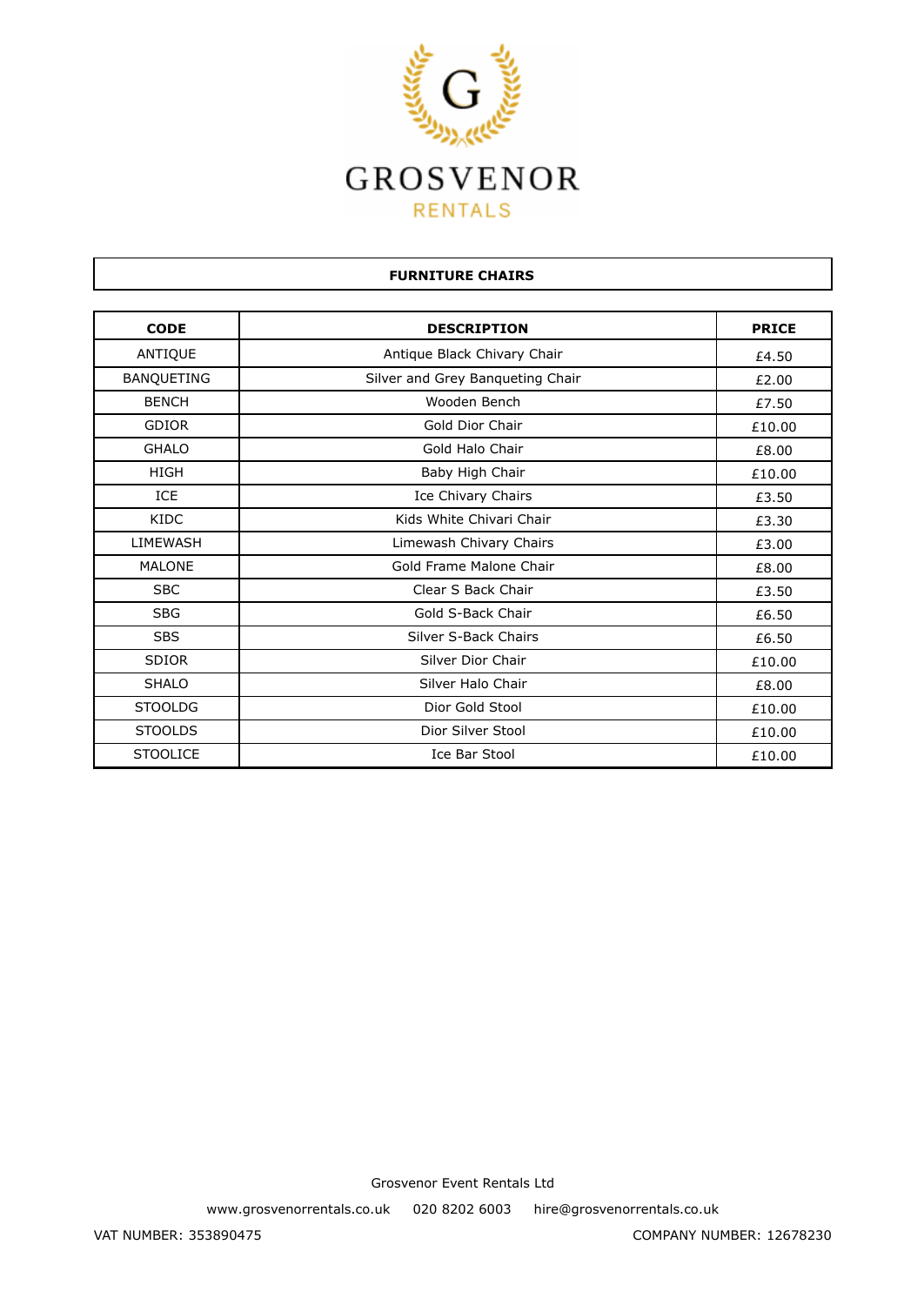

| <b>FURNITURE MISC</b> |                                        |              |
|-----------------------|----------------------------------------|--------------|
|                       |                                        |              |
| <b>CODE</b>           | <b>DESCRIPTION</b>                     | <b>PRICE</b> |
| <b>ASH</b>            | Freestanding Ashtray with Mini Bin     | £5.00        |
| <b>COAT</b>           | 6ft Long Coat Rails                    | £10.00       |
| <b>EASEL</b>          | Floor Standing Easel in Light Wood     | £15.00       |
| <b>GWASH</b>          | Glass Washing Station                  | £35.00       |
| <b>LECTURN</b>        | Metal Trusslight Lecturn               | £20.00       |
| <b>LEGX</b>           | Leg Extensions                         | £1.50        |
| <b>MECHITZA</b>       | 3ft Wide White Pleated Fabric Mechitza | £15.00       |
| <b>NUM</b>            | Table Numbers No Stand                 | £0.50        |
| <b>NUMBER</b>         | Table Number and Stand                 | £2.50        |
| PHANG                 | Plastic Multicolour Hangers            | £0.00        |
| ROPE RED              | Red Valet Rope                         | £0.00        |
| ROPE WHITE            | White Valet Rope                       | £0.00        |
| <b>RUBBISH</b>        | Rubbish Bin                            | £5.00        |
| SANI                  | Sanitiser Stand Automatic / Manual     | £30.00       |
| <b>STAND</b>          | Table Number Stands Without Numbers    | £2.00        |
| <b>VALET</b>          | <b>Metal Valet Post</b>                | £10.00       |
| WASH                  | Plastic Washing Stations               | £12.50       |
| <b>WHANG</b>          | Wooden Hangers                         | £0.00        |

www.grosvenorrentals.co.uk 020 8202 6003 hire@grosvenorrentals.co.uk

Г

VAT NUMBER: 353890475 COMPANY NUMBER: 12678230

ן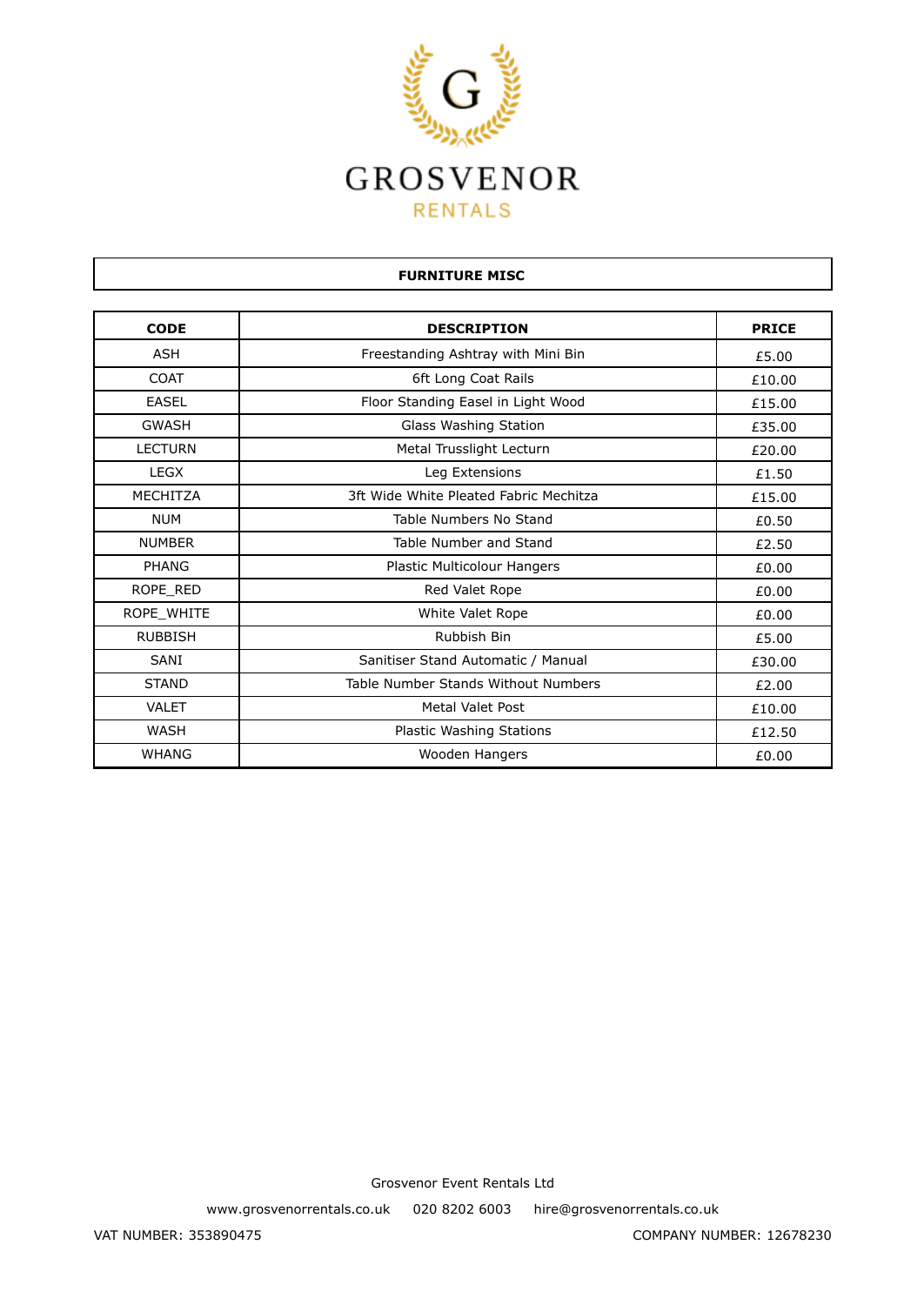

| <b>CODE</b>  | <b>DESCRIPTION</b>                        | <b>PRICE</b> |
|--------------|-------------------------------------------|--------------|
| BAR_TABLE    | Serpentine Table                          | £11.00       |
| ICE BAR      | Ice Bar Table on Wheels with Black CLoth  | £22.00       |
| METAL_TABLE  | Metal Posseur Table                       | £12.00       |
| N1_HALF_MOON | 7ft Half Moon Table                       | £8.00        |
| N1_LONG      | 6ft x 2.5ft Trestle Table                 | £7.00        |
| N1 ROUND     | 6ft Round Table                           | £8.00        |
| N1 ROUND WH  | 6ft Round table with a Hole In the Middle | £12.00       |
| N2_HALF_MOON | 5ft Half Moon Table                       | £7.00        |
| N2 LONG      | 6ft x 2ft Trestle Table                   | £7.00        |
| N2_ROUND     | 5ft Round Table                           | £7.00        |
| N3 HALF MOON | 4ft Half Moon Table                       | £6.00        |
| N3 LONG      | 6ft x 1.5ft Trestle Table                 | £7.00        |
| N3 ROUND     | 4ft Round Table                           | £7.00        |
| N3 SQUARE    | 4ft x 4ft Table                           | £11.00       |
| N4 LONG      | 6ft x 4ft Trestle Table                   | £12.50       |
| N4 ROUND     | 3ft Round Table                           | £5.00        |
| N5_LONG      | 6ft x 3ft Trestle Table                   | £12.50       |
| N5 ROUND     | 2ft Round Table                           | £6.00        |
| N6 ROUND     | 5.5ft Round Table                         | £7.00        |
| SMALL_LONG   | 4ft x 2.5ft Trestle Table                 | £6.50        |
| SMALL_LONG_2 | 4ft X 2ft Trestle Table                   | £6.50        |
| SMALL LONG 3 | 4ft X 3ft Trestle Table                   | £10.00       |

**FURNITURE TABLES**

Grosvenor Event Rentals Ltd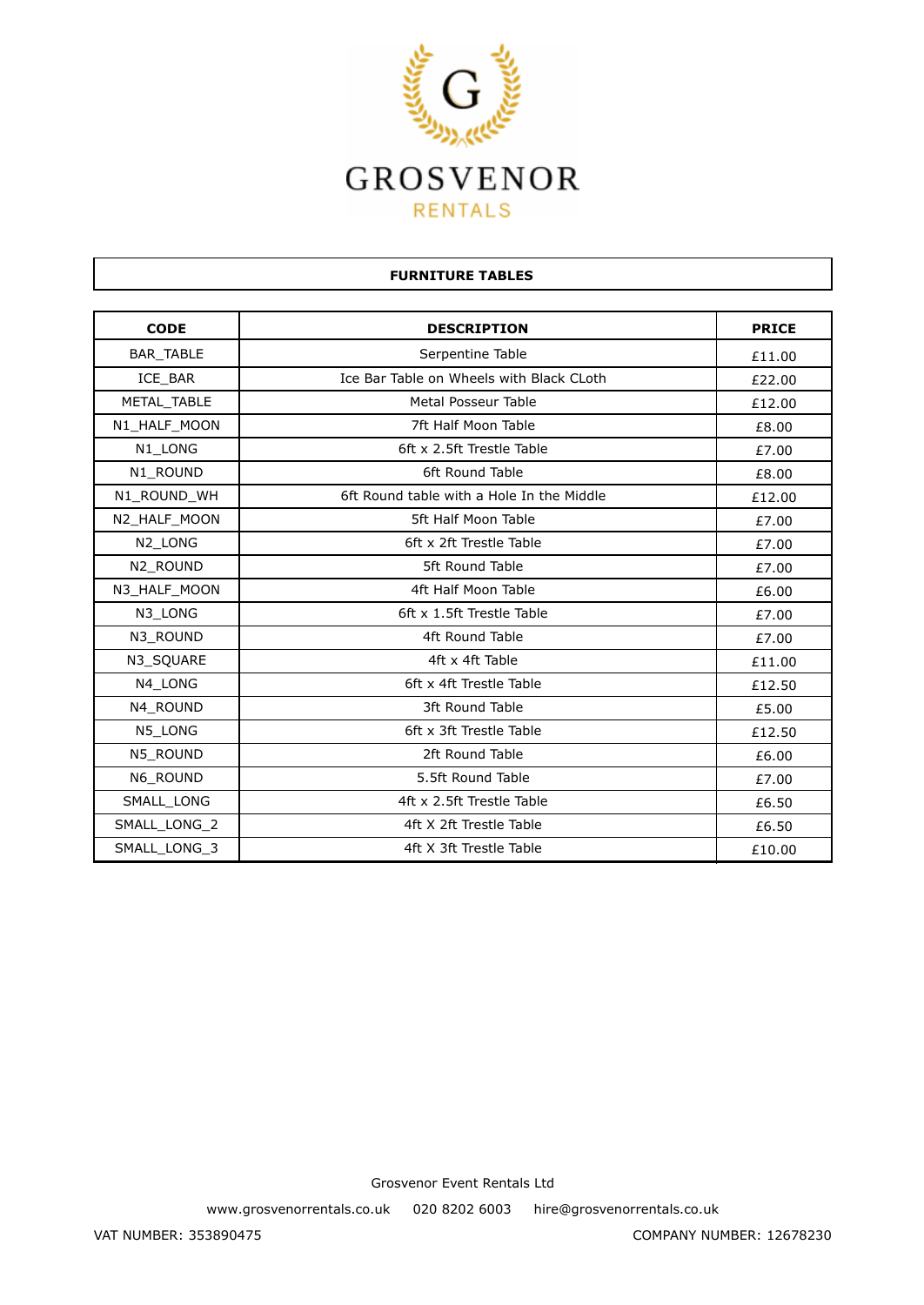

| <b>GLASSWARE</b> |                                            |              |
|------------------|--------------------------------------------|--------------|
| <b>CODE</b>      | <b>DESCRIPTION</b>                         | <b>PRICE</b> |
| <b>GLABSLM</b>   | Blue Slim Jim (25 per rack)                | £0.45        |
| <b>GLABWINE</b>  | Blue Wine Glasses (25 per rack)            | £0.45        |
| <b>GLACHP</b>    | Champagne Flutes (36 per rack)             | £0.31        |
| <b>GLACHPB</b>   | Champagne Bowl (16 per rack)               | £0.31        |
| <b>GLACOLD</b>   | Coloured Old Fashioned Glass (25 per rack) | £0.31        |
| <b>GLADES</b>    | Dessert Wine Glass (36 per rack)           | £0.31        |
| <b>GLAFRED</b>   | Fontain Red Wine Glass (20 per rack)       | £0.38        |
| <b>GLAFWAT</b>   | Fontain Water Glass (9 per rack)           | £0.38        |
| <b>GLAFWHT</b>   | Fontain White Wine Glass (25 per rack)     | £0.38        |
| <b>GLAMOJ</b>    | Mojito Glass (28 per rack)                 | £0.31        |
| <b>GLAMRT</b>    | Clear Martini Glass (20 per rack)          | £0.31        |
| <b>GLAMRTL</b>   | Large Martini Glass (12 per rack)          | £0.31        |
| <b>GLANRED</b>   | Naomi Red Wine Glass (20 per rack)         | £0.38        |
| <b>GLANWAT</b>   | Naomi Water Glass (20 per rack)            | £0.38        |
| <b>GLANWHT</b>   | Naomi White Wine Glass (20 per rack)       | £0.38        |
| <b>GLAOLD</b>    | Old Fashioned Glass (36 per rack)          | £0.31        |
| <b>GLAOLDC</b>   | Old Fassioned Crystal Glass (25 per rack)  | £0.45        |
| <b>GLAOLDV</b>   | V Shape Old Fashioned Glass (25 per rack)  | £0.31        |
| <b>GLARED</b>    | Sensation Red Wine Glass (25 per rack)     | £0.31        |
| <b>GLASHT</b>    | Shot Glass (49 per rack)                   | £0.31        |
| <b>GLASHTM</b>   | <b>Medium Shot Glass</b>                   | £0.31        |
| <b>GLASHTV</b>   | Vodka Shot Glass (49 per rack)             | £0.31        |
| <b>GLASHTVH</b>  | Vodka Shot Glass With Handle (49 per rack) | £0.31        |
| <b>GLASLM</b>    | Slim Jim (36 per rack)                     | £0.31        |
| <b>GLASLMB</b>   | Bubble Slim Jim (36 per rack)              | £0.31        |
| <b>GLASLME</b>   | Emerald Dante Slim Jim (25 per rack)       | £0.60        |
| <b>GLASLMH</b>   | Half Size Slim Jim (36 per rack)           | £0.31        |
| <b>GLASLMO</b>   | Onyx Dante Slim Jim (25 per rack)          | £0.60        |
| <b>GLASLMR</b>   | Red Dante Slim Jim (25 per rack)           | £0.60        |
| GLASOD           | Milkshake Glass (25 per rack)              | £0.31        |
| <b>GLASRED</b>   | Savoie Red Wine Glass (25 per rack)        | £0.28        |
| <b>GLASWHT</b>   | Savoie White Wine Glass (25 per rack)      | £0.28        |
| <b>GLATEA</b>    | Iraqi Tea Glasses (36 per rack)            | £0.31        |
| <b>GLATUMR</b>   | Pink Tumbler (25 per rack)                 | £0.45        |

www.grosvenorrentals.co.uk 020 8202 6003 hire@grosvenorrentals.co.uk

Г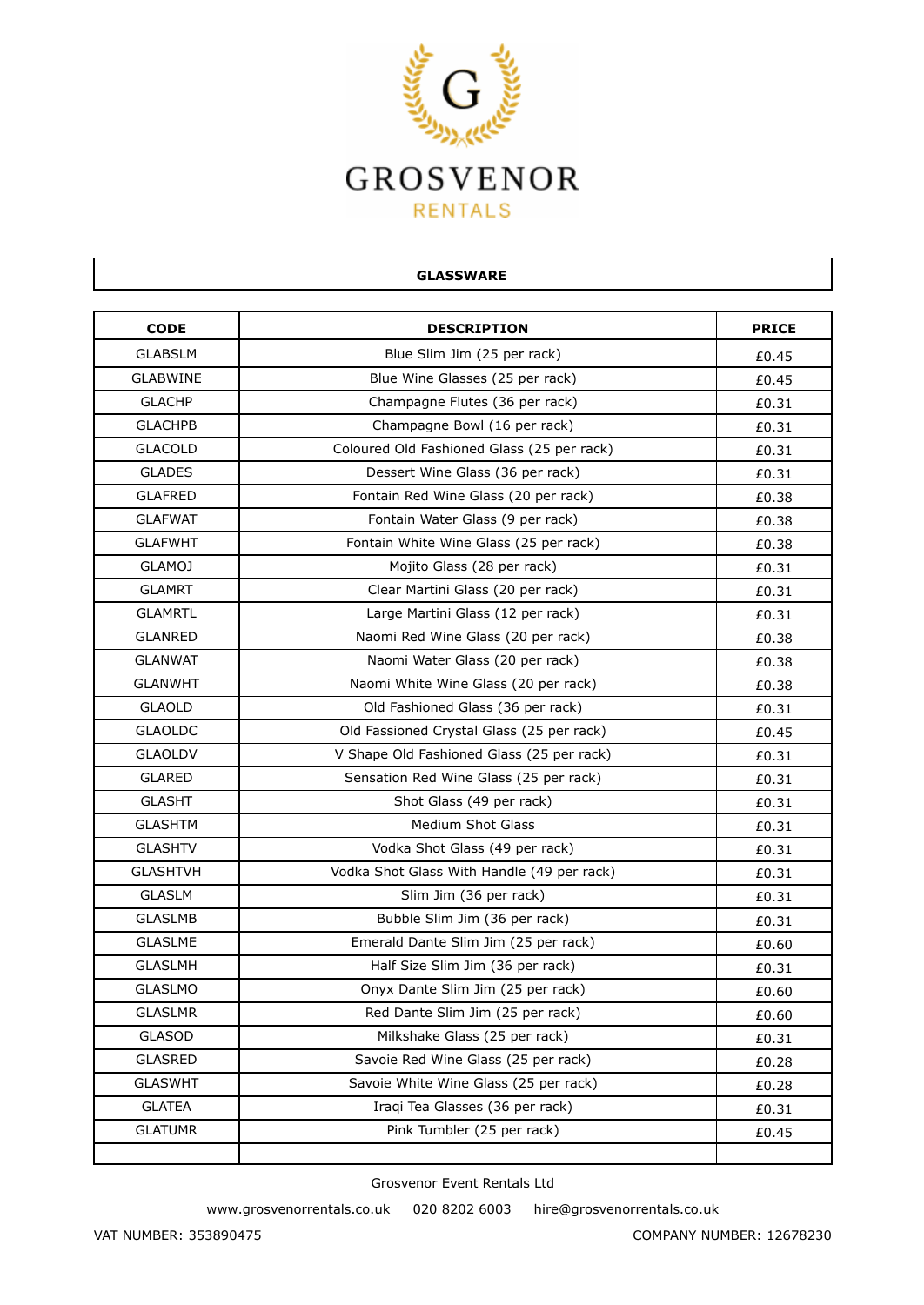

#### **GLASSWARE**

| <b>CODE</b>   | <b>DESCRIPTION</b>                       | <b>PRICE</b> |
|---------------|------------------------------------------|--------------|
| <b>GLAWAT</b> | Sensation Water Glass (25 per rack)      | £0.31        |
| <b>GLAWHT</b> | Sensation White Wine Glass (25 per rack) | £0.31        |
| GLAWINR       | Pink Wine Glass (25 per rack)            | £0.45        |

Grosvenor Event Rentals Ltd

www.grosvenorrentals.co.uk 020 8202 6003 hire@grosvenorrentals.co.uk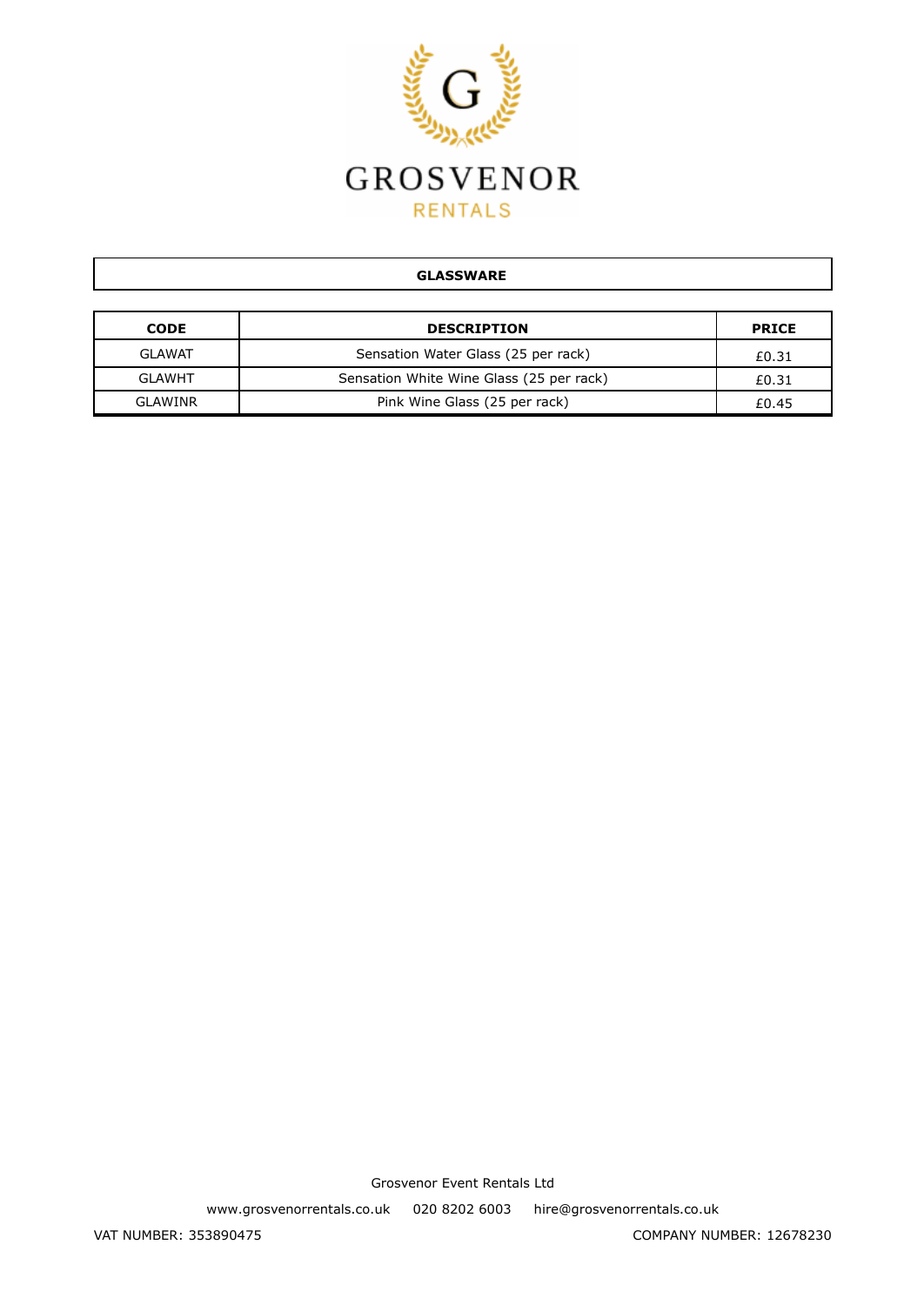

# **GLASSWARE MISC CODE DESCRIPTION PRICE** BBSK Blue Bottle Skip Blue Bottle Skip BCKT Rable Top Ice Bucket **Fig. 10** E3.30 CBCKT Big Silver Bowl E5.50 GLACAR Glass Carafe E3.85  $J$ ug  $\qquad \qquad$   $\qquad$   $\qquad$   $\qquad$   $\qquad$   $\qquad$   $\qquad$   $\qquad$   $\qquad$   $\qquad$   $\qquad$   $\qquad$   $\qquad$   $\qquad$   $\qquad$   $\qquad$   $\qquad$   $\qquad$   $\qquad$   $\qquad$   $\qquad$   $\qquad$   $\qquad$   $\qquad$   $\qquad$   $\qquad$   $\qquad$   $\qquad$   $\qquad$   $\qquad$   $\qquad$   $\qquad$   $\qquad$   $\qquad$   $\qquad$   $\$ GLAJUGS  $\begin{bmatrix} 6 & 1 \end{bmatrix}$   $\begin{bmatrix} 6 & 2 \end{bmatrix}$   $\begin{bmatrix} 6 & 75 \end{bmatrix}$ RTB Round Black Tray Round Black Tray 23.00

Grosvenor Event Rentals Ltd

www.grosvenorrentals.co.uk 020 8202 6003 hire@grosvenorrentals.co.uk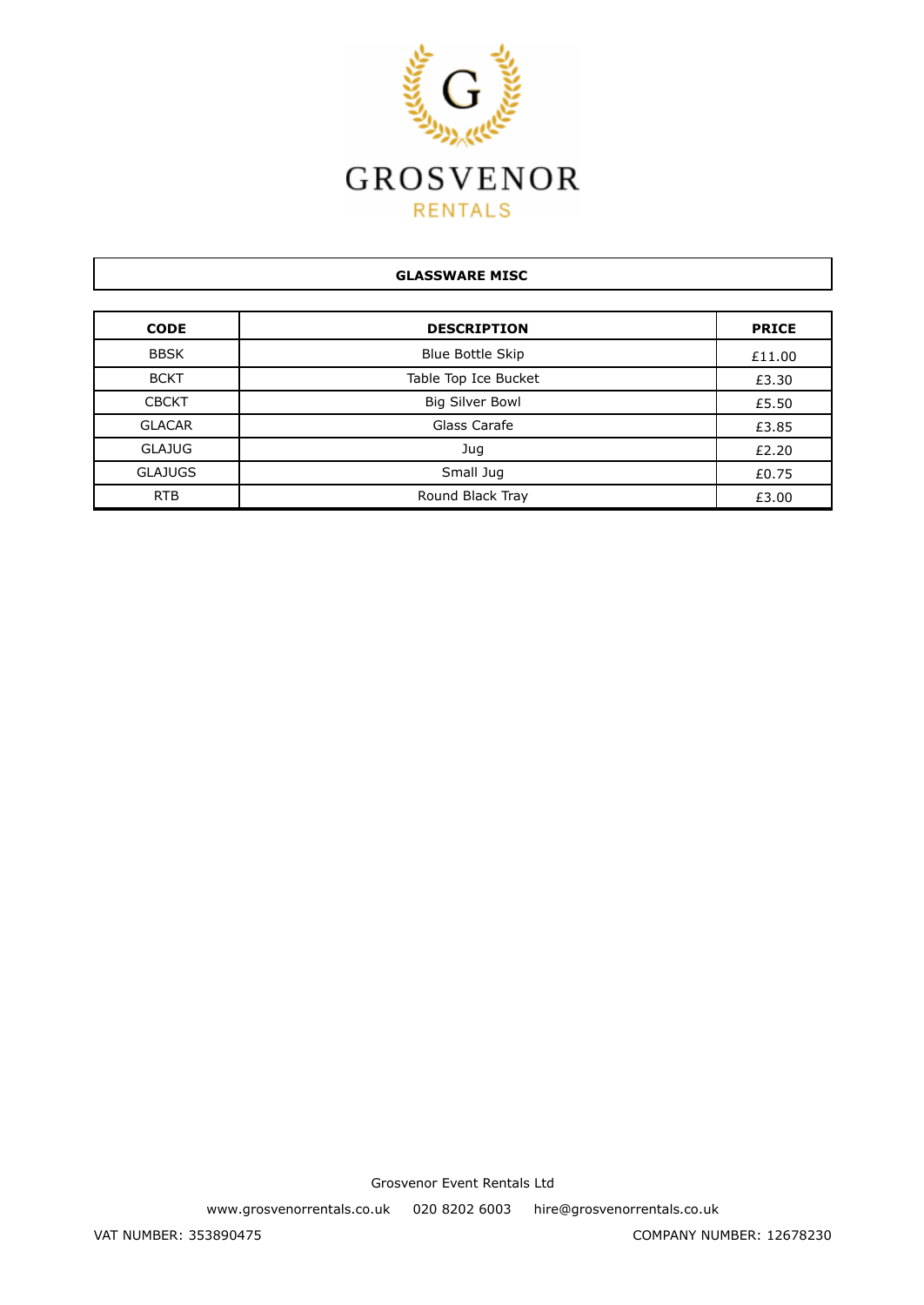

## **KLBD CROCKERY MEATY**

| CODE   | <b>DESCRIPTION</b> | <b>PRICE</b> |
|--------|--------------------|--------------|
| BREAD3 | Bread Baskets      | £2.20        |

Grosvenor Event Rentals Ltd

www.grosvenorrentals.co.uk 020 8202 6003 hire@grosvenorrentals.co.uk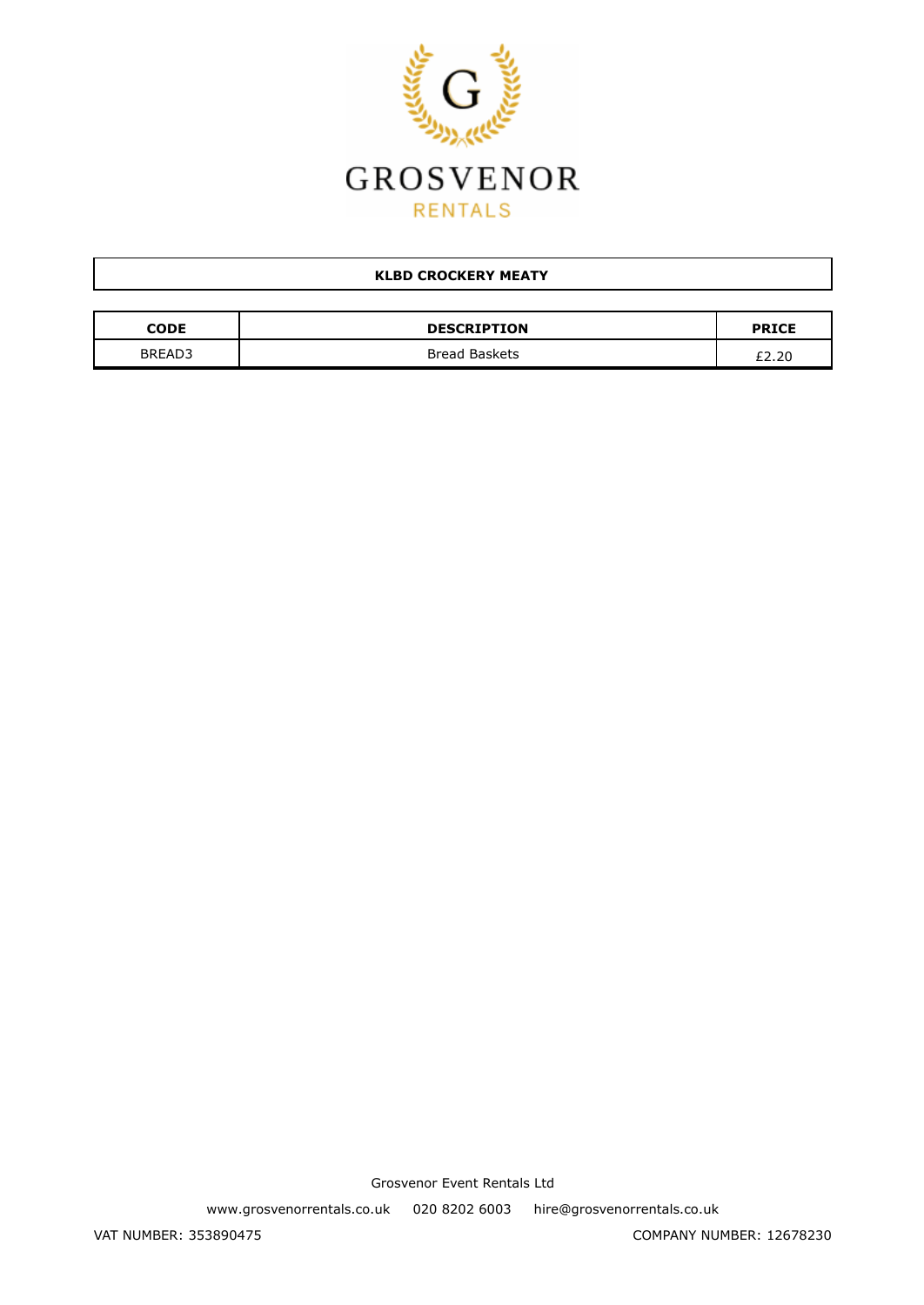

## **KLBD CROCKERY MILKY**

| CODE               | <b>DESCRIPTION</b> | <b>PRICE</b> |
|--------------------|--------------------|--------------|
| BREAD <sub>2</sub> | Bread Baskets      | £2.20        |

Grosvenor Event Rentals Ltd

www.grosvenorrentals.co.uk 020 8202 6003 hire@grosvenorrentals.co.uk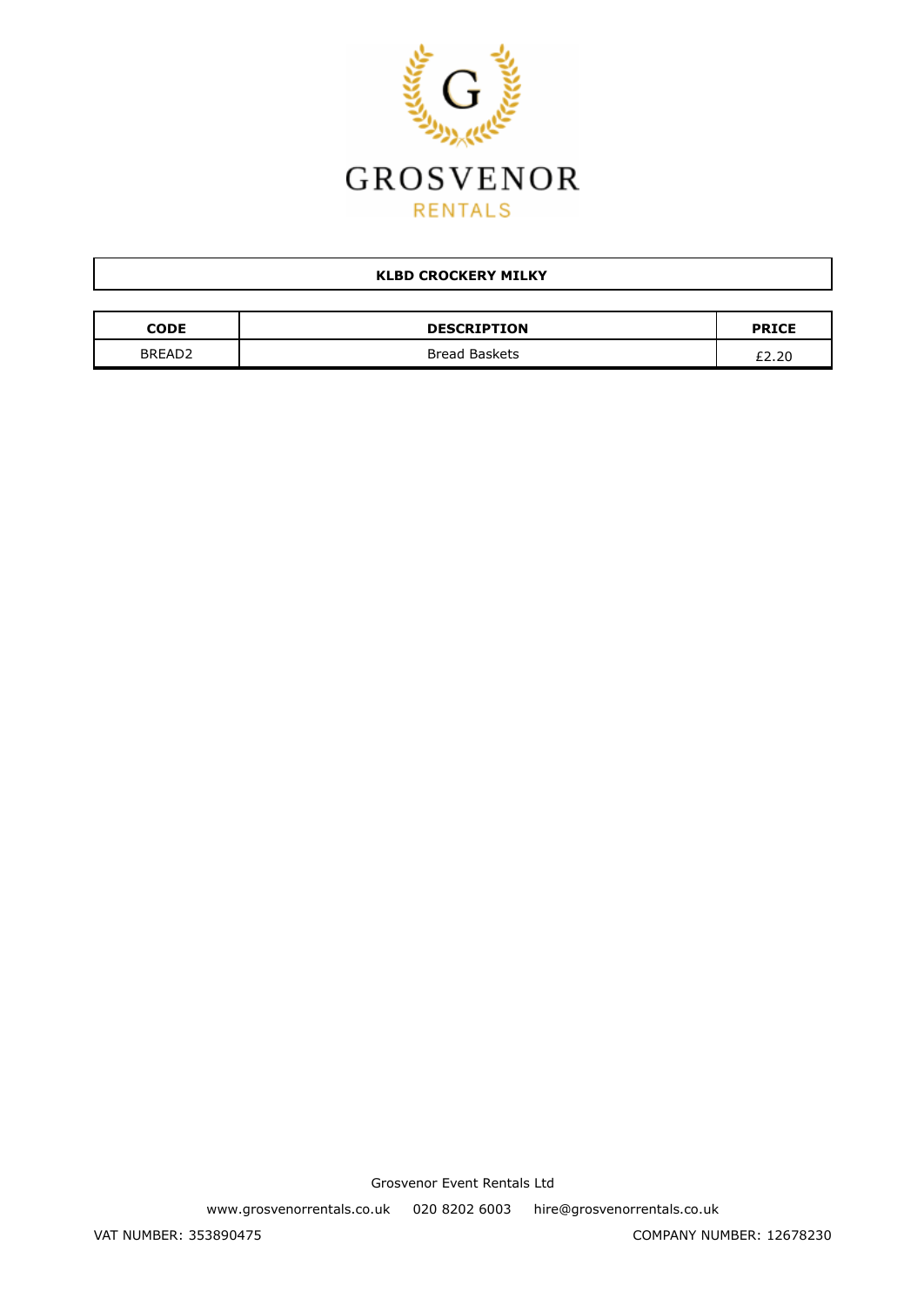

| <b>KLBD CUTLERY MEATY</b> |                    |              |
|---------------------------|--------------------|--------------|
|                           |                    |              |
| <b>CODE</b>               | <b>DESCRIPTION</b> | <b>PRICE</b> |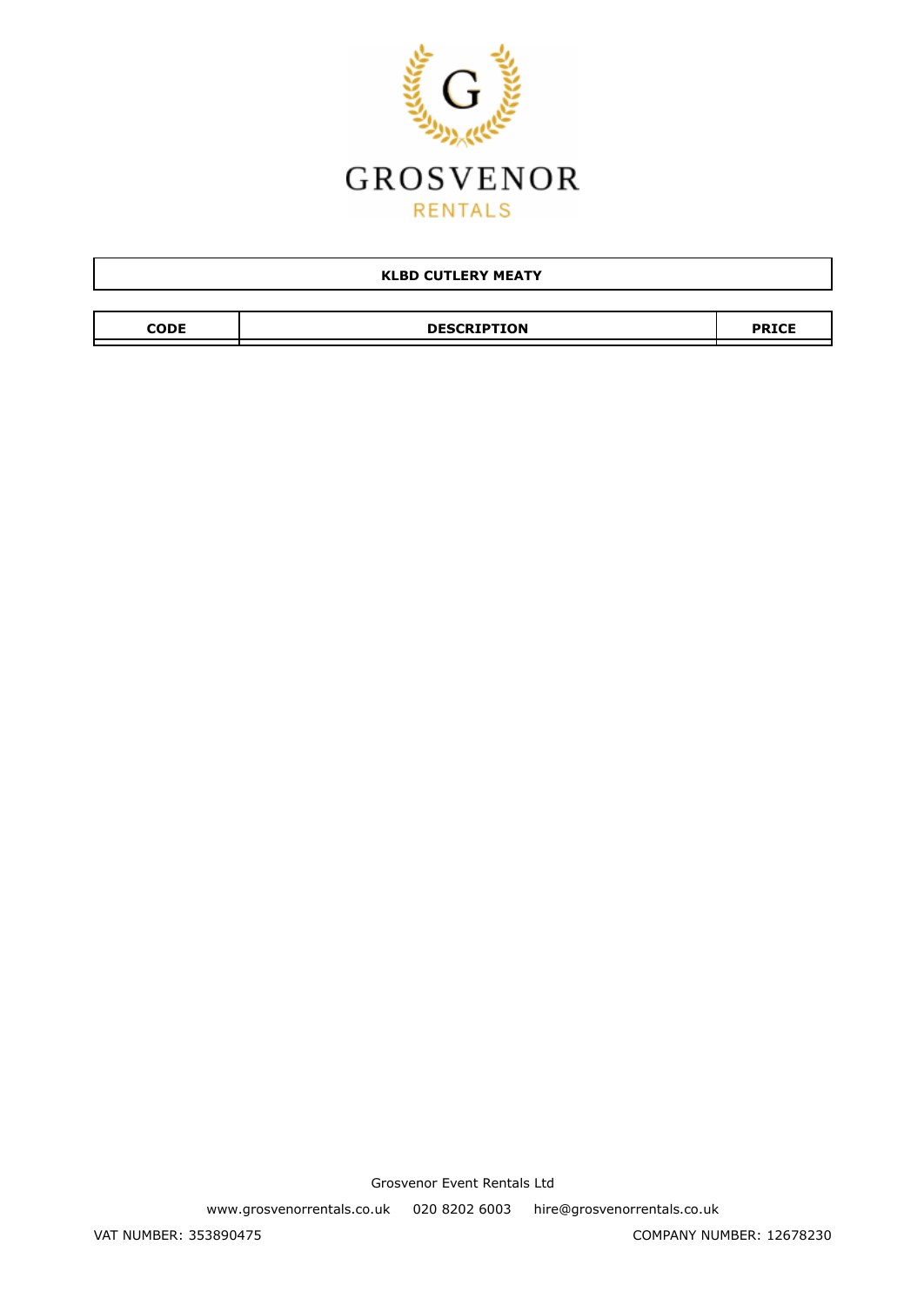

| <b>KLBD CUTLERY MILKY</b> |                    |              |  |
|---------------------------|--------------------|--------------|--|
|                           |                    |              |  |
| <b>CODE</b>               | <b>DESCRIPTION</b> | <b>PRICE</b> |  |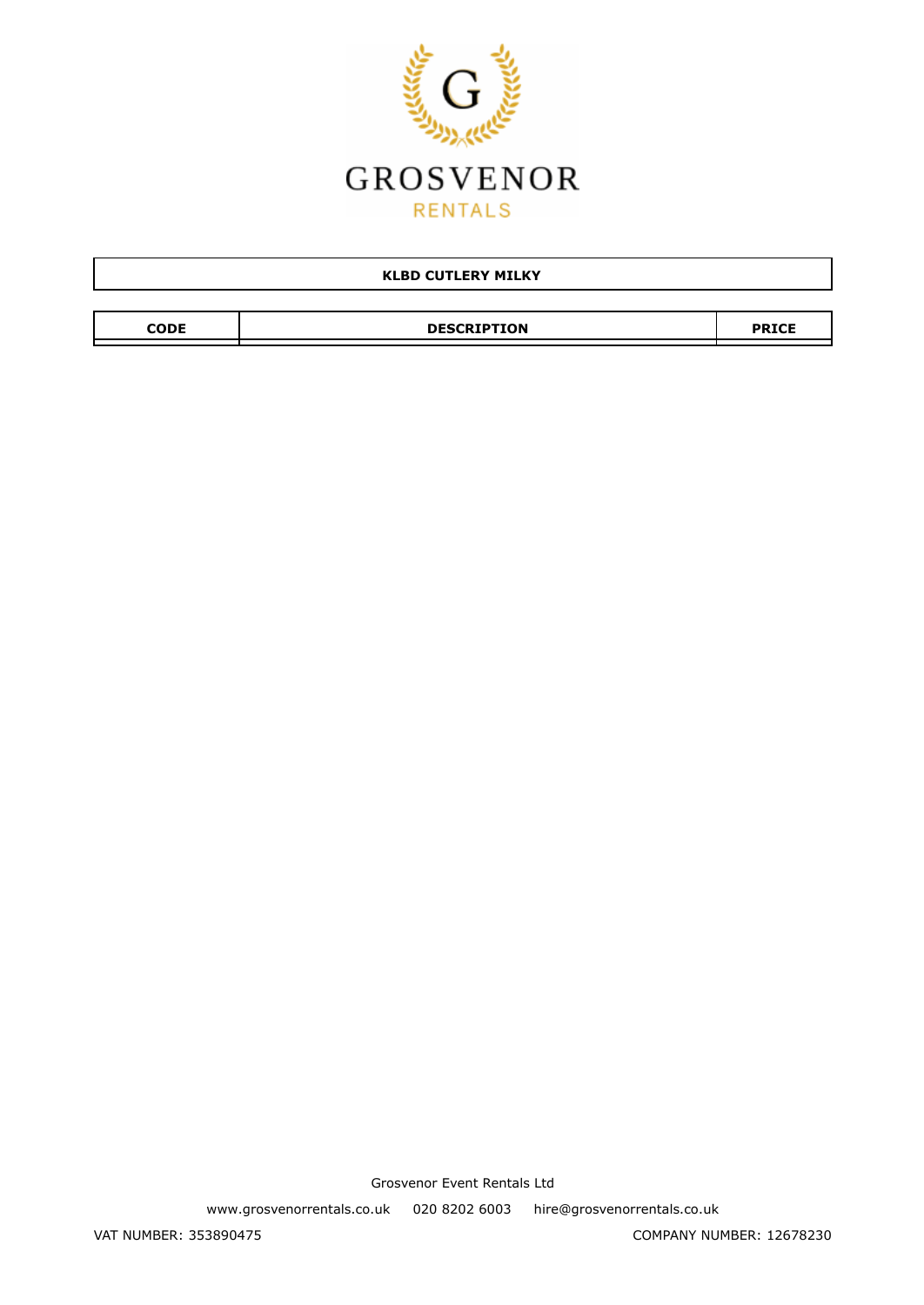

| <b>KLBD EQUIPMENT KITCHEN</b> |                    |              |  |
|-------------------------------|--------------------|--------------|--|
|                               |                    |              |  |
| CODE                          | <b>DESCRIPTION</b> | <b>PRICE</b> |  |